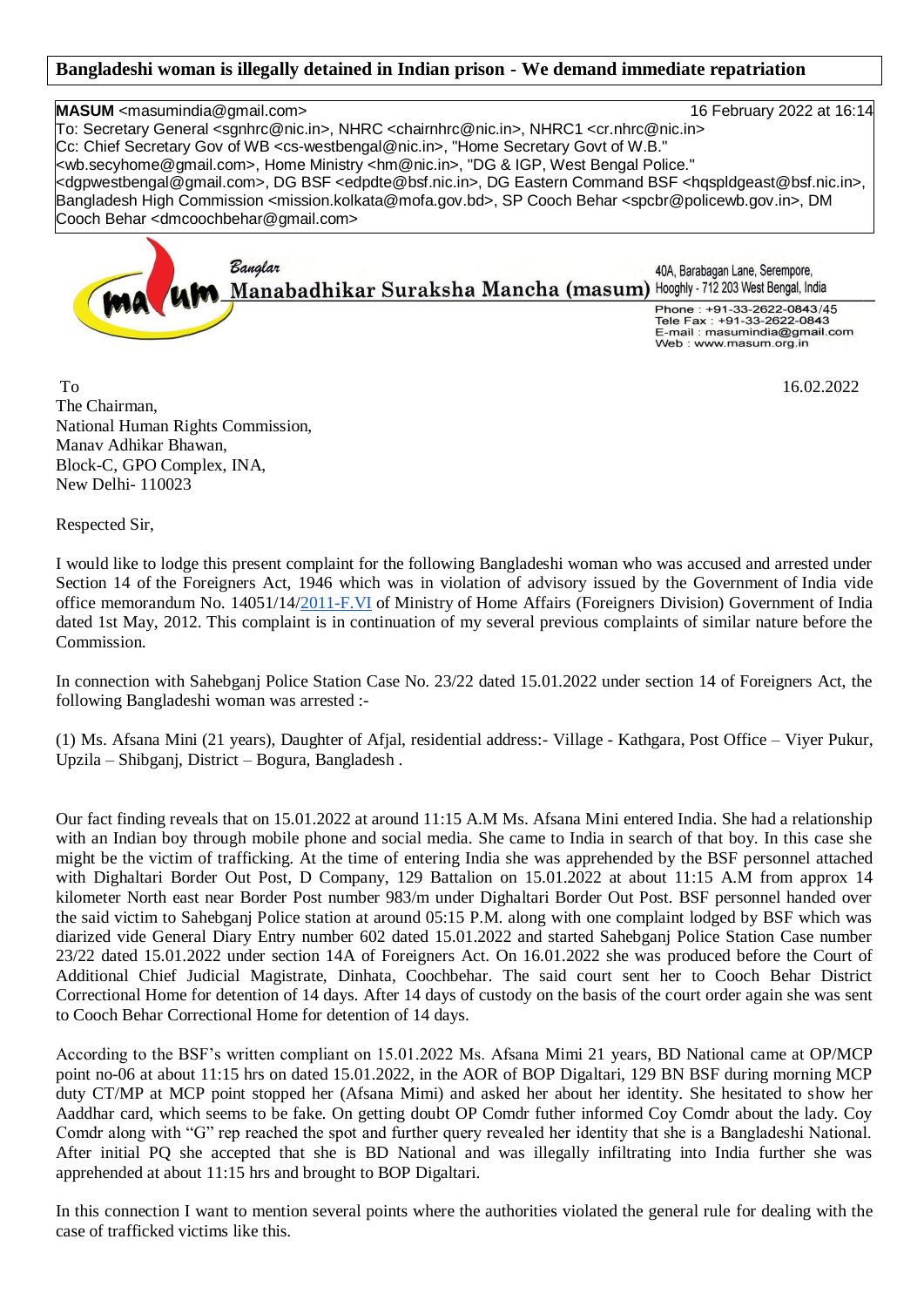The Bangladeshi person arrested was treated as accused under the Foreigners Act and no attempt has been taken up by the police or the concerned court to ascertain whether she was the victim of human trafficking or not. Such approach of the criminal justice system is against the advisory issued by the Government of India vide office memorandum No. 14051/14[/2011-F.VI](http://2011-f.vi/) of Ministry of Home Affairs (Foreigners Division) Government of India Dated 1st May, 2012 clearly states as "(IV) it is seen that in general, the foreign victims of human trafficking are found without valid passport or visa. If, after investigation, the woman or child is found to be a victim, she should not be prosecuted under the Foreigners Act. If the investigation reveals that she did not come to India or did not indulge in crime out of her own free will, the State Government / UT Administration may not file a charge sheet against the victim. If the charge sheet has already been filed under the Foreigners Act and other relevant laws of the land, steps may be taken to withdraw the case from prosecution so far as the victim is concerned. Immediate action may be taken to furnish the details of such victims to the Ministry of External Affairs (Consular Division), Patiala House, New Delhi so as to ensure that the person concerned is repatriated to the country of her origin through diplomatic channels" and (v) During the interim period, pending repatriation, the victim may be taken care of in an appropriate children's home, or "Ujjawala" home or appropriate shelter home either of the State Government concerned or of any NGO aided by the Government of India / State Government.'

BSF in their complaint letter informed that the victim showed her Aadhar card, which seem to be fake but no seizure of the Aadhar card of the victim was mentioned by the BSF authority in their complaint. Even in the FIR copy there is no mention of the seizure of the fake Aadhar card of the victim.

As a member state of SAARC, it is duty and responsibility of Indian state to follow the resolutions passed there. It is constitutional duty of every citizen of India to foster respect as enshrined in Article 51C of Indian Constitution. SAARC, in its Convention in Kathmandu 2010 and in Paro, Bhutan on 11-12 April 2013, clearly took stand against trafficking of women and children. Ministry of Home Affairs issued Standard Operating Procedure (SOP) to all states and Union Territories. Judicial Colloquiums were held to sensitize the decision by the Government of India. If, the Standard Operating Procedure is not followed by police, BSF, even judiciary; the erring officials be booked accordingly. Section 12 (f) of PHRA 1993 empowers Your Commission to study the treaties and make recommendations thereto.

I hereby want to recall the Memorandum of Understanding signed by India and Bangladesh on bilateral cooperation to prevent human trafficking in women and children; signed by both countries on 30 May 2015. The present complaint reflects that the law enforcing agency by arresting the above stated women and children and implicating the women victims under the Foreigners Act as accused persons acted mechanically without giving any importance to legitimate entitlements of those arrested persons. The incidents are not only violating the advisory of Government of India but in violation of Goal Number 16 of Sustainable Development Goals of United Nations, Government of India is a party to set the goals and bound to adhering the same.

Under the circumstances I hope that the Commission intervene in this present complaint and consider the following demands of justice for the victims:-

The series of incidents, including the current one flouting the Government of India's advisory must be investigated by one neutral investigating authority.

The concerned authority must be directed to hold an inquiry in compliance with the advisory issued by the Government of India vide office memorandum No. 14051/14[/2011-F.VI](http://2011-f.vi/) of Ministry of Home Affairs (Foreigners Division) Government of India Dated 1st May, 2012 and pending the inquiry the victim women and children must not be treated as accused.

The victim girl should be repatriated to her own country and prosecution launched against her should be withdrawn at the earliest.

This systemic violation should be stopped and urged to your authority to take stringent step in connection with this case and recommended to the Government of India and Government of West Bengal and its line departments including judiciary a proper legal framework to deal with trafficking / slavery cases in line with the "Protocol to Prevent, Suppress and Punish Trafficking in Persons Especially Women and Children, supplementing the United Nations Convention against Transnational Organized Crime" adopted by General Assembly Resolution 55/25 of 15 November 2000.

Thanking you, Yours truly

Dipyaman Adhikary Assistant Secretary Banglar Manabadhikar Suraksha Mancha (MASUM)